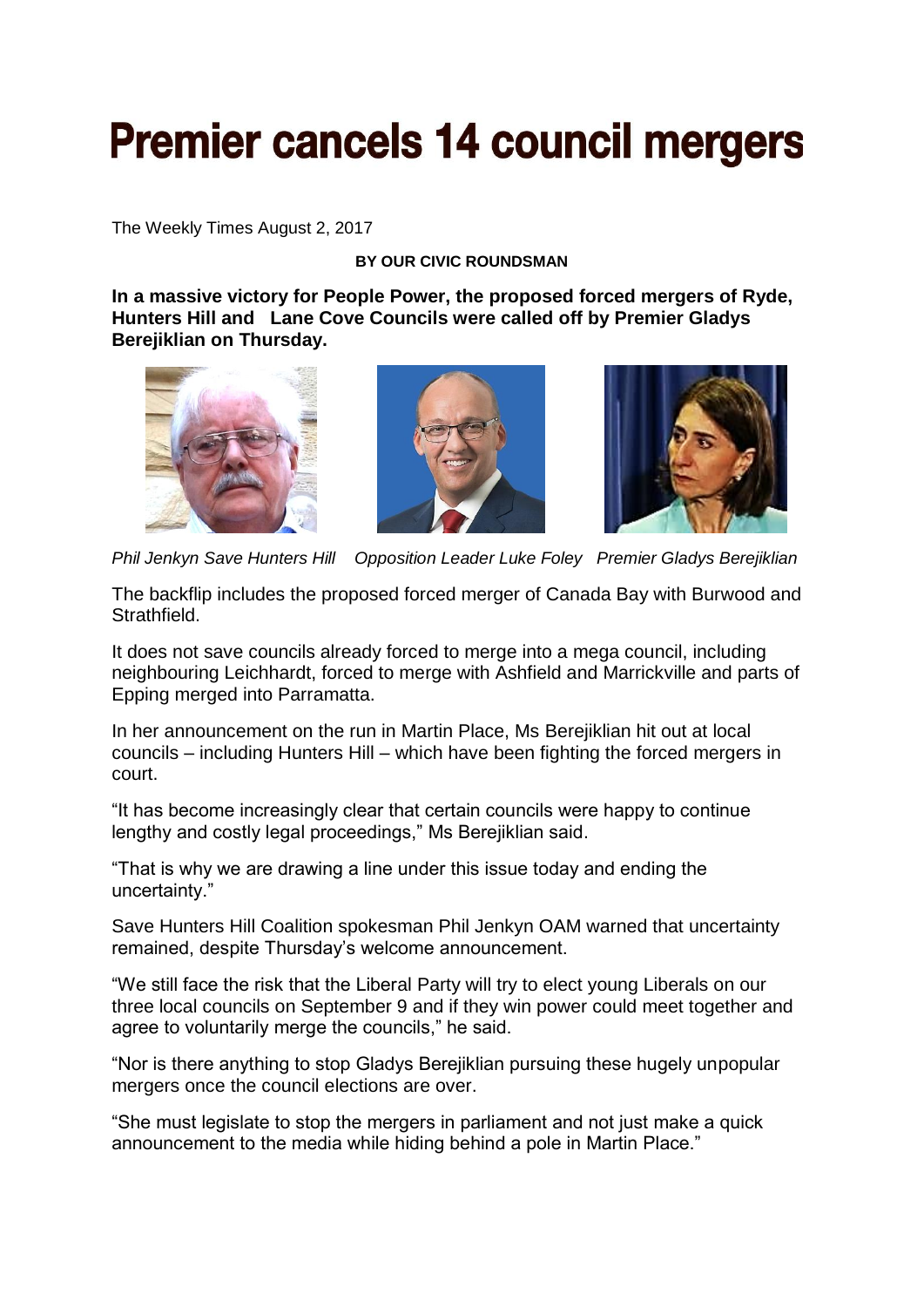Opposition Leader Luke Foley said the Premier had been forced to make the backflip, to save the Liberal Party.

"The Liberal powerbrokers have told Gladys Berejiklian they'll cop a hiding at the September 9 local government elections over this, so they'd better cut and run now," Mr Foley said.

"This is not just the case of a bad policy, it is the case of a bad government.

"And it is too little, too late and many communities have been left with second rate councils, forcibly merged.

"If this government has any decency at all, it will allow plebiscites in those areas that have been forced to merge already."







 *Mayor Richard Quinn Mayor Deborah Hutchens Mayor Bill Pickering*

Hunters Hill Mayor Richard Quinn (Ind) said that while the decision is welcome, local residents should not have been put through years of uncertainty.

"Many lives have been affected, there have been upheavals for families and a lot of time and effort put into this fight."

Mayor Quinn has not ruled out Hunters Hill going ahead with an opinion poll on a forced merger at the September 9 election.

Lane Cove Mayor Deborah Hutchens (Lib) opposed the forced merger from the outset and said she is delighted by Thursday's announcement.

"From the very outset, at that rally in Martin Place we've said that Lane Cove is fit for the future, well governed, well managed, financially sound and able to deliver important projects for our ratepayers," she said.

Despite claiming the forced mergers were "inevitable" and vowing to lead Ryde to a prestigious position on a mega council, City of Ryde Mayor Colonel Bill Pickering (Lib) also welcomed Thursday's announcement.

"The community have suffered from this long and divisive campaign to support of our right to stand alone," he said.

"Eighty per cent of Ryde residents opposed the forced amalgamation and made it quite clear that they want local representation on local matters and that bigger is not necessarily better."

In Canada Bay, Liberal Mayor Helen McCaffery also welcomed the backflip and stressed that a Price Waterhouse Coopers independent audit found that the City of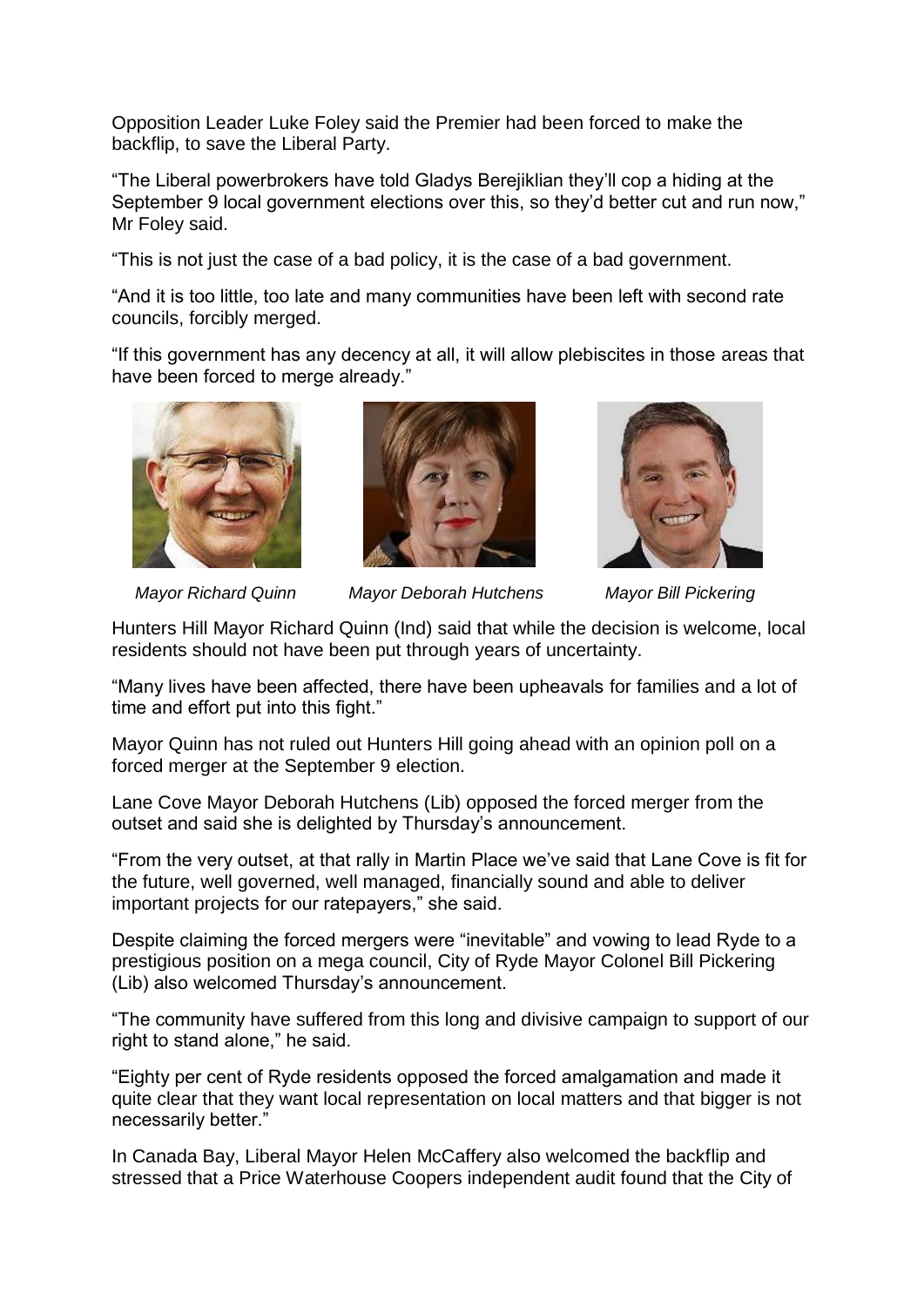Canada Bay exceeds industry benchmarks in all six of the State Government's 'Fit for the Future' Key Performance Indicators.

"We have had strong cohesive governance for a long time and are in a strong financial position," Mayor McCaffrey said.

"The City of Canada Bay is a wonderful area with strong community spirit so I am very pleased the City of Canada Bay will continue."







Victor Dominello MP Anthony Roberts MP Trent Zimmerman MP

Ratepayers across the four local government communities have praised *The Weekly Times* for its fight to save local democracy, as summed up by Mr Jenkyn who said this newspaper had fought in the front line.

"On behalf of our communities I have to say that the campaign by *The Weekly Times* has been unsurpassed in the history of local democracy in New South Wales," he said.

"Together with broadcaster Alan Jones, *The Weekly Times* has fought this from day one and week after week with exclusive on the spot news coverage and hard hitting, damning editorials.

"Hunters Hill especially owes *The Weekly Times* a great debt of gratitude, in this, our most important fight of all.

"People Power has won an astonishing victory."

Unlike Ryde MP Victor Dominello (Lib) and Lane Cove MP Anthony Roberts (Lib), North Sydney MP Trent Zimmerman (Lib) opposed the forced merger of local councils from the outset.

"I have consistently opposed forced Council amalgamations as the proposed enlarged Councils would erode their role in our local communities," he said. "The uncertainty it was causing for residents was unsustainable.

"I want to acknowledge the work of our local mayors and councillors in putting the case against amalgamations so forcefully and the many community groups and residents who were part of the campaign."

Local Government NSW President Keith Rhoades welcomed the Premier's announcement but said more needs to be done.